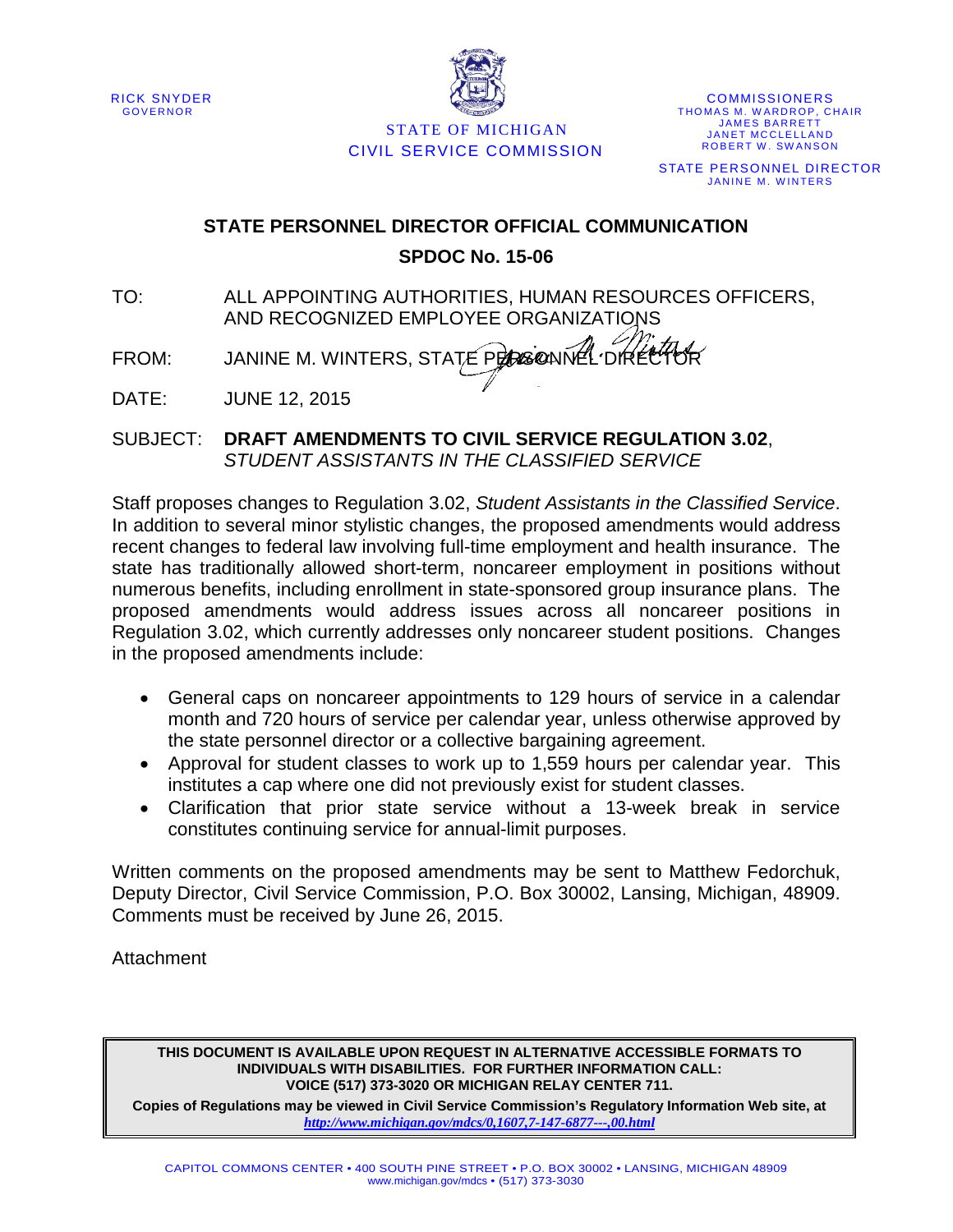# **REGULATION**

| <b>SPDOC No.:</b>                        | <b>Effective Date:</b>                                                                                                                                                                                                  | <b>Index Reference:</b>                           | <b>Regulation Number:</b>                                         |
|------------------------------------------|-------------------------------------------------------------------------------------------------------------------------------------------------------------------------------------------------------------------------|---------------------------------------------------|-------------------------------------------------------------------|
| <del>10-07</del>                         | June 13, 2010                                                                                                                                                                                                           | <b>Terms of Noncareer</b><br>Employment: Students | 3.02                                                              |
| <b>Issued By:</b>                        | <b>Rule Reference:</b>                                                                                                                                                                                                  |                                                   | <b>Replaces:</b>                                                  |
| Classifications and<br><b>Selections</b> | Rule: 2-1 (Terms of Employment)                                                                                                                                                                                         |                                                   | Reg. 3.02<br>(SPDOC 0710-1407, October<br>$7$ June 13, $20072010$ |
| <b>Authority:</b>                        | Regulations are issued by the State Personnel Director under authority granted in the Michigan<br>Constitution and the Michigan Civil Service Commission Rules. Regulations are subordinate to<br>the Commission Rules. |                                                   |                                                                   |
| Subject:                                 |                                                                                                                                                                                                                         |                                                   |                                                                   |

**STUDENT ASSISTANTS IN THE CLASSIFIED SERVICENONCAREER EMPLOYMENT**

#### **TABLE OF CONTENTS**

# **1. PURPOSE**

This regulation establishes standards and conditions governing the noncareer employment of Student Assistants in the classified service.

# **2. CIVIL SERVICE COMMISSION RULE REFERENCE**

Note: This Section reprints only selected Commission Rules for quick reference by the reader. Additional Rules (that are not reprinted below) may apply. The complete, current version of the Rules can be found at *[www.michigan.gov/mdcs](http://www.michigan.gov/mdcs)*.

## *Rule 2-1 Terms of Employment*

*\* \* \**

#### *2-1.2 Noncareer Appointment*

*(a) Defined. An appointment expected to last less than the equivalent of 90 full-time workdays in a calendar year is a noncareer appointment.*

*(b) Student and special noncareer classifications authorized. The state personnel director may issue regulations to permit noncareer employment exceeding the equivalent of 89 full-*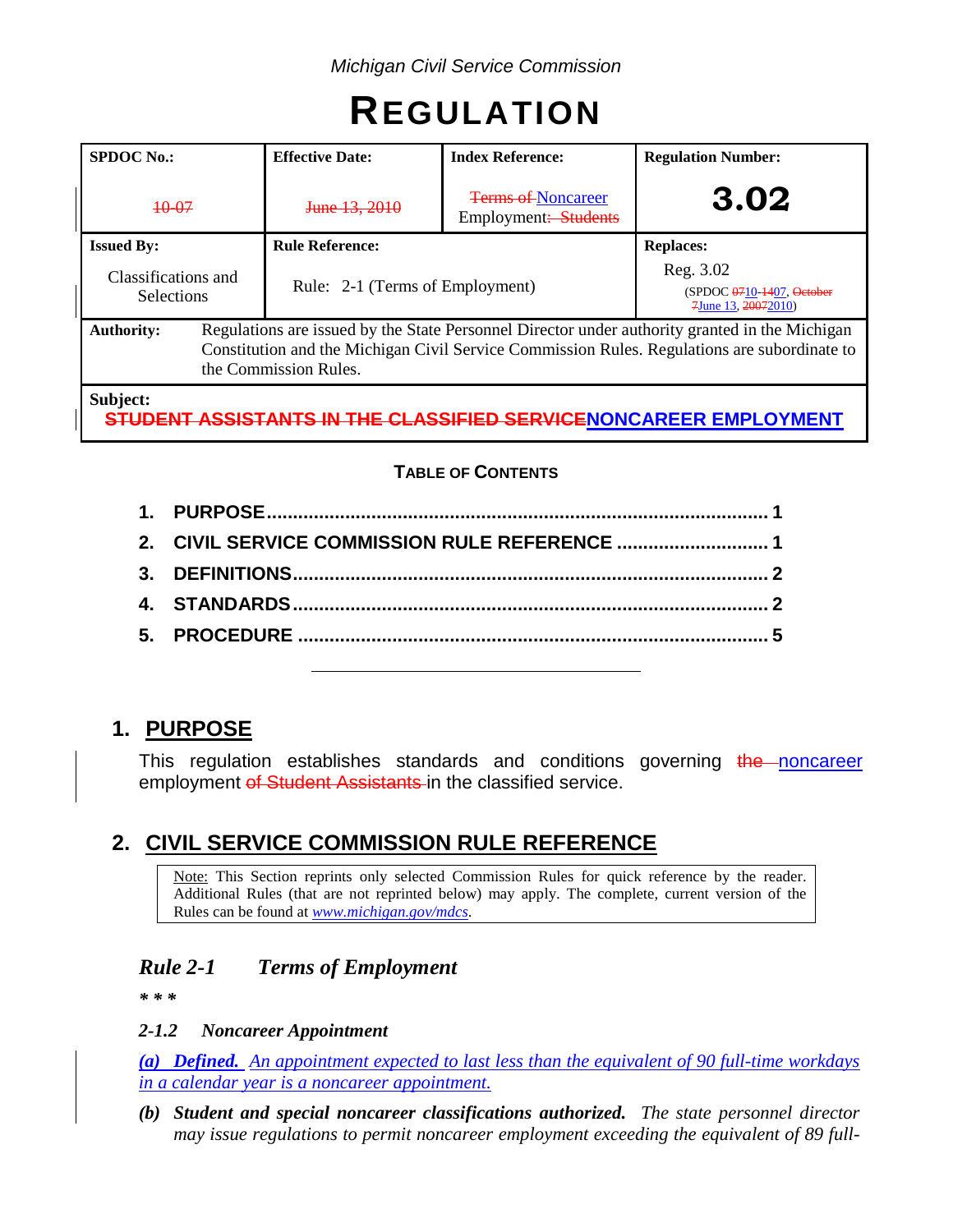*time workdays in a calendar year, without fringe benefits, for designated student and special classifications.*

*(c) Limitations on noncareer appointments. An employee in a noncareer appointment is not entitled to any of the following:*

*(1) Sick or annual leave accruals.* 

*(2) Holiday pay.* 

*(3) Enrollment in state-sponsored group insurance plans.* 

*(4) Service credit for any purpose, such as longevity compensation, salary step increase, employment preference, or status.* 

*(5) Employment exceeding the equivalent of 89 full-time workdays in any calendar year.*

*\* \* \**

## **3. DEFINITIONS**

#### **A. Civil Service Commission Rule Definition**

1. *Noncareer Appointment means an appointment to a classified position that is expected to last less than the equivalent of 90 full-time workdays in a calendar year.*

#### **B. Additional Definitions as used in this Regulation**

- 1. *Hours of service* means hours that an employee is paid, or entitled to payment by the employer, for (1) performing duties for the employer or (2) a period when no duties are performed due to vacation, holiday, illness, incapacity (including disability), layoff, jury duty, military duty, or leave of absence.
- 2. *State employment* means any employment in Michigan's state government, including positions in the state classified civil service, unclassified service, legislative branch, and state-level judicial branch, under a common federal Employment Identification Number.
- 3. *Student Assistant* means a noncareer employee in the Student Assistant and Information Technology Student Assistant classifications and any other designated student classifications.

#### **34.STANDARDS**

**A. Limit on hours of service.**

- 1. Noncareer employees cannot exceed 129 hours of service in any calendar month.
- 2. Unless otherwise approved in a collective bargaining agreement or by the State Personnel Director, noncareer employees other than Student Assistants cannot exceed 720 hours of service per appointment.
	- 3. A Student Assistant cannot exceed 1,559 hours of service in a calendar year.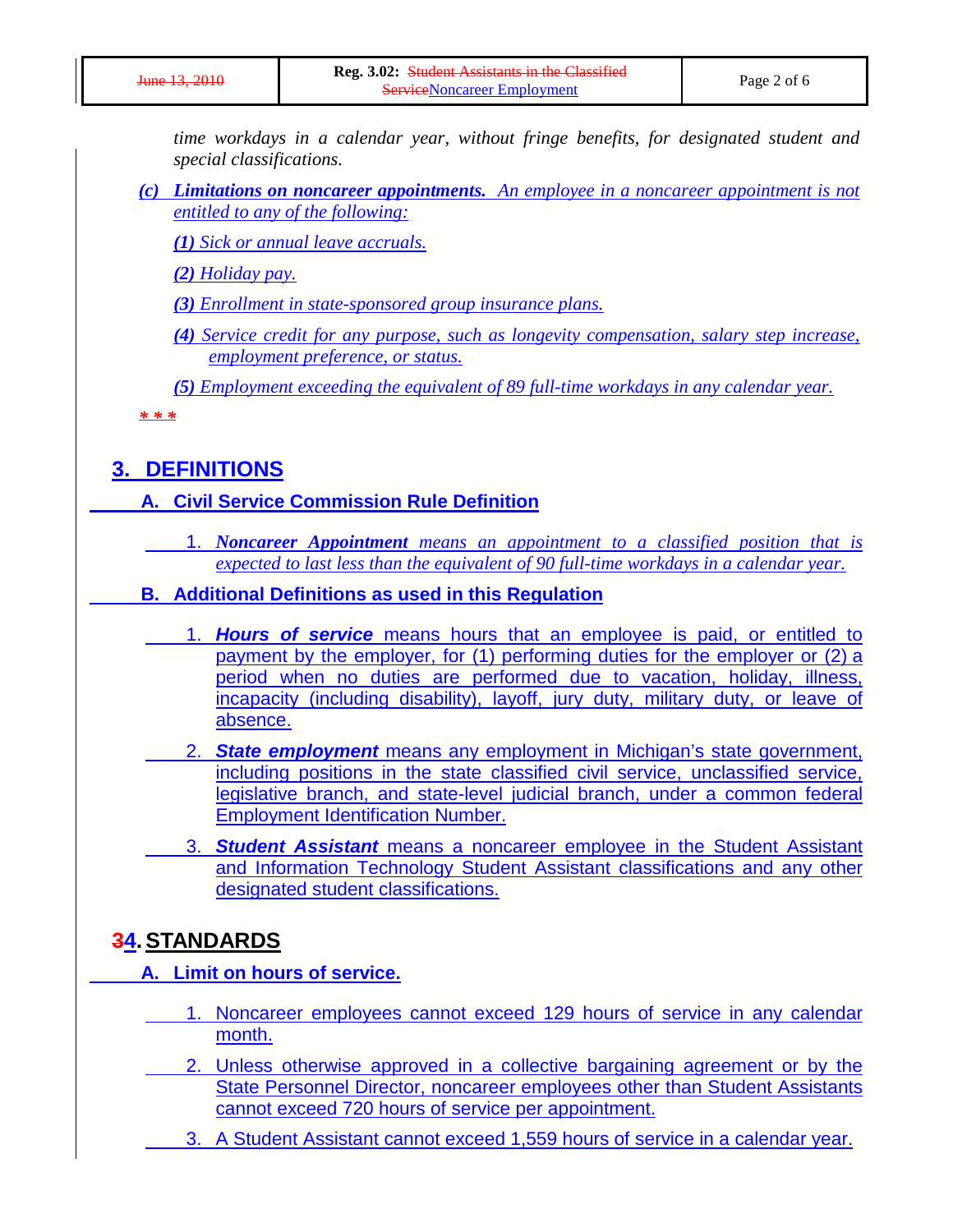| $\frac{1}{2}$ 12 2010<br><del>June 19. 2010</del> | <b>Reg. 3.02: Student Assistants in the Classified</b><br><b>Service Noncareer Employment</b> | Page 3 of 6 |
|---------------------------------------------------|-----------------------------------------------------------------------------------------------|-------------|
|---------------------------------------------------|-----------------------------------------------------------------------------------------------|-------------|

- 4. A noncareer employee cannot exceed 1,559 total hours of service in combined state employment during a calendar year or the first 12 full calendar months in the current period of state employment. Prior state employment is considered part of the current period of state employment unless at least 13 full weeks with no hours of service of any state employment have passed before the current noncareer appointment began.
- 5. The State Personnel Director may approve an appointing authority's request to allow a noncareer employee to exceed the above limits on hours of service.
- **A.** Student Assistants are hired on a temporary, noncareer basis and may work more than 89 full-time workdays in a calendar year.
- **B.** Student Assistants must be continually enrolled in, and attending, a high school, vocational school, or post-secondary educational institution. Summer attendance is not required.
- **C.** Students must provide proof to the appointing authority of their enrollment and updated information whenever changes to their status occurs such as: (a) change in degree program, (b) change in class status (freshman to sophomore), (c) school transfer, (d) granting of a degree, or (e) leaving school.
- **D.** Students accepted by, but not yet enrolled in, a post-secondary educational institution must provide proof of their-acceptance to that institution.
- **E.** Student Assistants should be employed in a work area that is relevant to the student's academic and career goals.
- **F.** Student Assistants may be eligible to receive course credit for the work performed, in conjunction with an internship program.
- **G.** The appointing authority shall assign a pay rate within the pay range that reflects the student's level of academic attainment and contribution to the organization within the following guidelines:

| <b>Academic Attainment</b>                                                                                                                                                    | <b>Pay Concept</b> |
|-------------------------------------------------------------------------------------------------------------------------------------------------------------------------------|--------------------|
| High School:- Student is currently enrolled in or has<br>completed high school and has been accepted by a post-<br>secondary educational institution.                         |                    |
| <b>College:</b> Student is <b>eurrently</b> enrolled in a<br>post-<br>secondary educational program related to the work<br>assigned.                                          |                    |
| <b>Post-bachelor's-degree</b> - Student is <b>currently</b> -enrolled in<br>an advanced degree program related to the work assigned<br>and has completed a bachelor's degree. |                    |

The pay schedule for these concepts will be is published annually in the Civil Service Commission-Compensation Plan.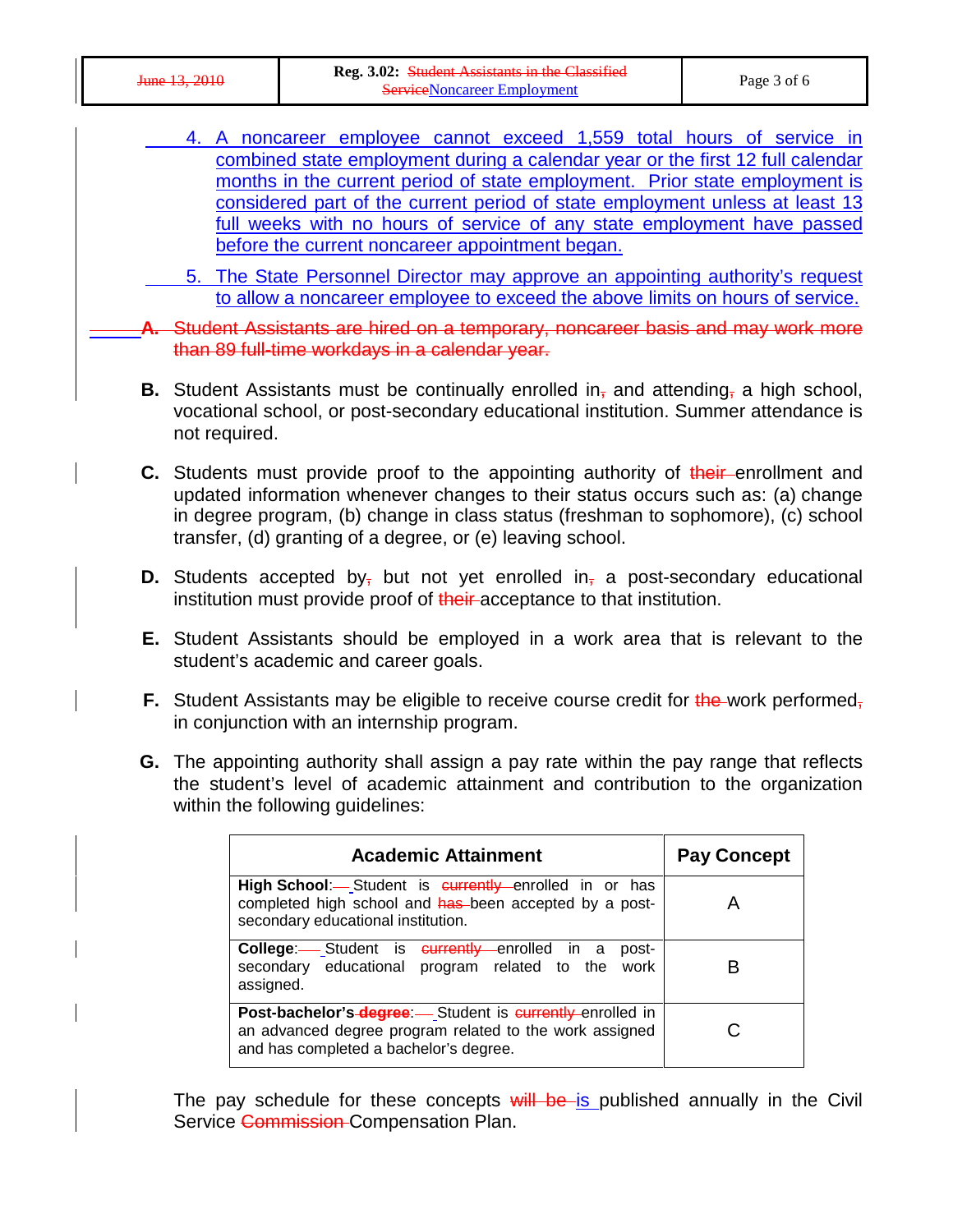- **H.** The appointing authority shall retain and make available for audit purposes all documentsation related to the selection and evaluation process, in accordance with regulation 3.04 [Selection of Employees for Position Vacancies].
- **I.** The appointing authority shall provide the student with orientation, supervision, and an evaluation of the student's performance.
- **J.** Student Assistant work time is credited toward meeting the requirements for related future employment.
- **K.** A Student Assistant in the classified service is a state employee for examination and employment consideration purposes.
- **L.** A Student Assistant who receives a degree prior to before completing an assignment or project in an appointment may continue in that employment until the assignment or project is completed. Only experience gained after the attaining ment of a bachelor's degree will be is considered qualifying for professional positions.
- M. Reclassifyingication of a Student Assistant to an appropriate career classification requires Civil Service review and approval.
	- 1. A Student Assistant employee may be eligible for reclassification if all of the following conditions are met:
		- a. The appointing authority selected the Student Assistant employee for the Student Assistant position after conducting a full evaluation and selection process.
		- b. The Student Assistant employee satisfactorily completed a performance review period of 1,040 hours.
		- c. The Student Assistant employee meets the minimum qualifications for the new classification.
		- d. The duties and responsibilities for the new classification are similar to those assigned to the employee's Student Assistant position.
		- e. Any applicable collective bargaining agreement provisions must bare met.
		- f. No agency recall names exist for the new classification.
		- g. No sStatewide recall names exist for the new classification-will preclude reclassification, unless a hiring freeze (as described in regulation 3.10 [Promotion or Lateral Job Change Within an Agency of Current Employees Under Hiring Restriction Conditions]) is in effect as of on the effective date of reclassification, in which case. When a hiring freeze is in effect and statewide recall names exist, reclassification may only be approved for only limited-term employment.
		- h. The appointing authority requests and must-certifyies that the agency authorizes the Student Assistant employee to be reclassified as a career employee in the new classification, meets the minimum qualifications of the new classification, is satisfactorily performing the duties and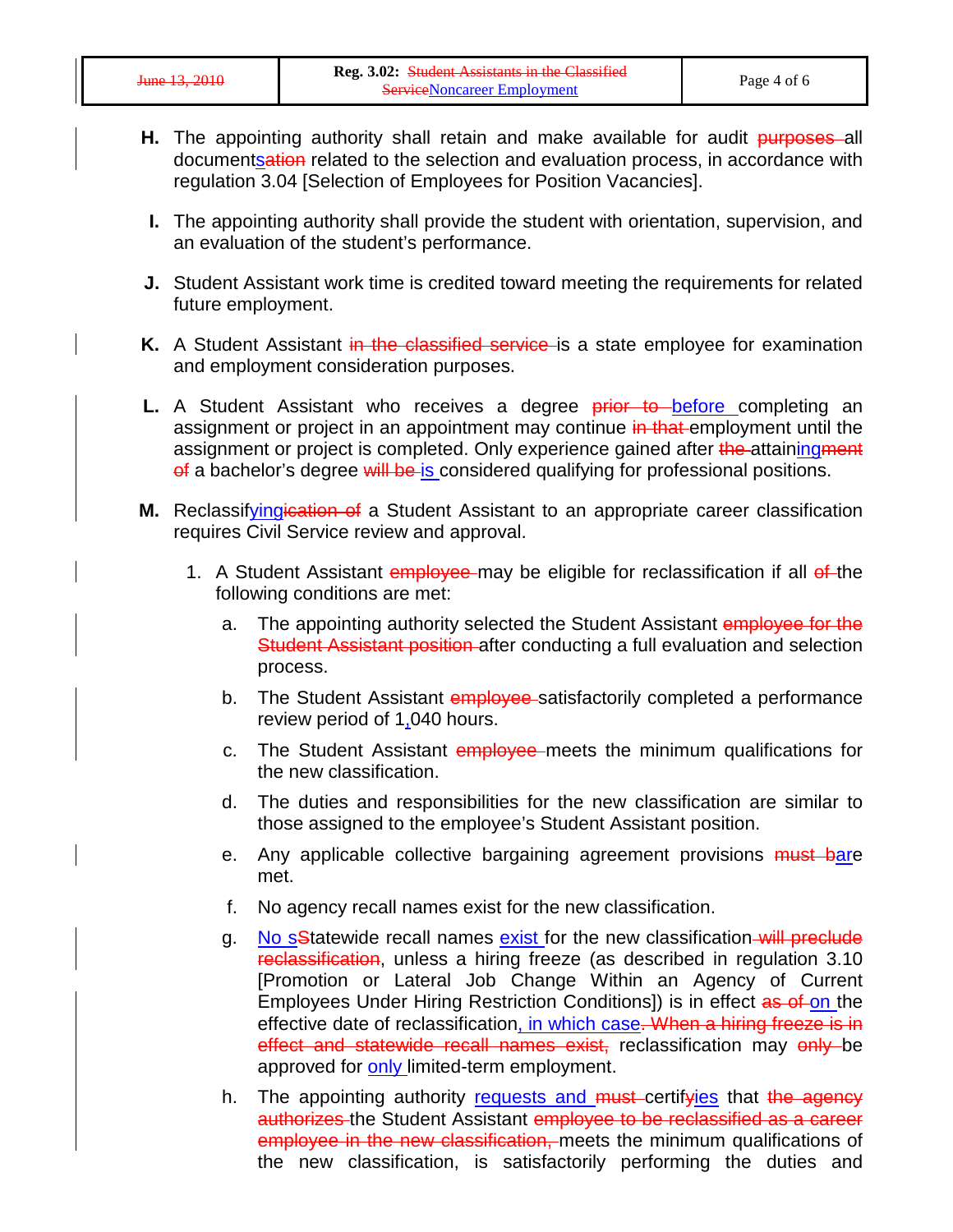responsibilities of the requested classification, has satisfactorily completed a performance review period of 1,040 hours, and has a current satisfactory performance rating.

- 2. The effective date of the reclassification is the beginning of the pay period in which a fully documented position action request is approved by Civil Service staff in accordance with regulation 4.04 [Effective Dates for Classification Actions]. Retroactivity is not permitted under any circumstances.
- 3. Upon reclassification, the employee must satisfactorily complete a probationary period to gain status in the classified service.
	- a. Full-time employees shall must be reviewed upon completiong of 3 months, 6-months, and 12 months of service.
	- b. Less than full-time employees shall must be reviewed upon completiong of 3 months, 9 months, and 18 months of service.
- **N.** This regulation *doesis* not applyicable to Sstudents Assistants hired as unclassified Special Personal Services (SPS) employees.
- **O.** The State Personnel Director may approve, with or without modification, an agency's request to establish a special noncareer classification permitted under rule 2-1.2.

# **45.PROCEDURE**

| <b>Responsibility</b>       | <b>Action</b>                                                                                                                                                             |
|-----------------------------|---------------------------------------------------------------------------------------------------------------------------------------------------------------------------|
| <b>Appointing Authority</b> | 1. Establishes a student position based on<br>work functions.                                                                                                             |
|                             | 2. Solicits applications through a<br>web<br>posting, advertisement, contacts with<br>educational institutions, or other means.                                           |
|                             | 3. Selects a student in accordance with<br>Civil Service Commission rules and<br>regulations.                                                                             |
|                             | 4. Verifies that the applicant is a student in<br>good standing with an accredited<br>educational institution.                                                            |
|                             | 5. Assigns pay rate in accordance with the<br>Student<br>Assistant<br>compensation<br>schedule and based on the student's<br>amount and type of job-related<br>education. |